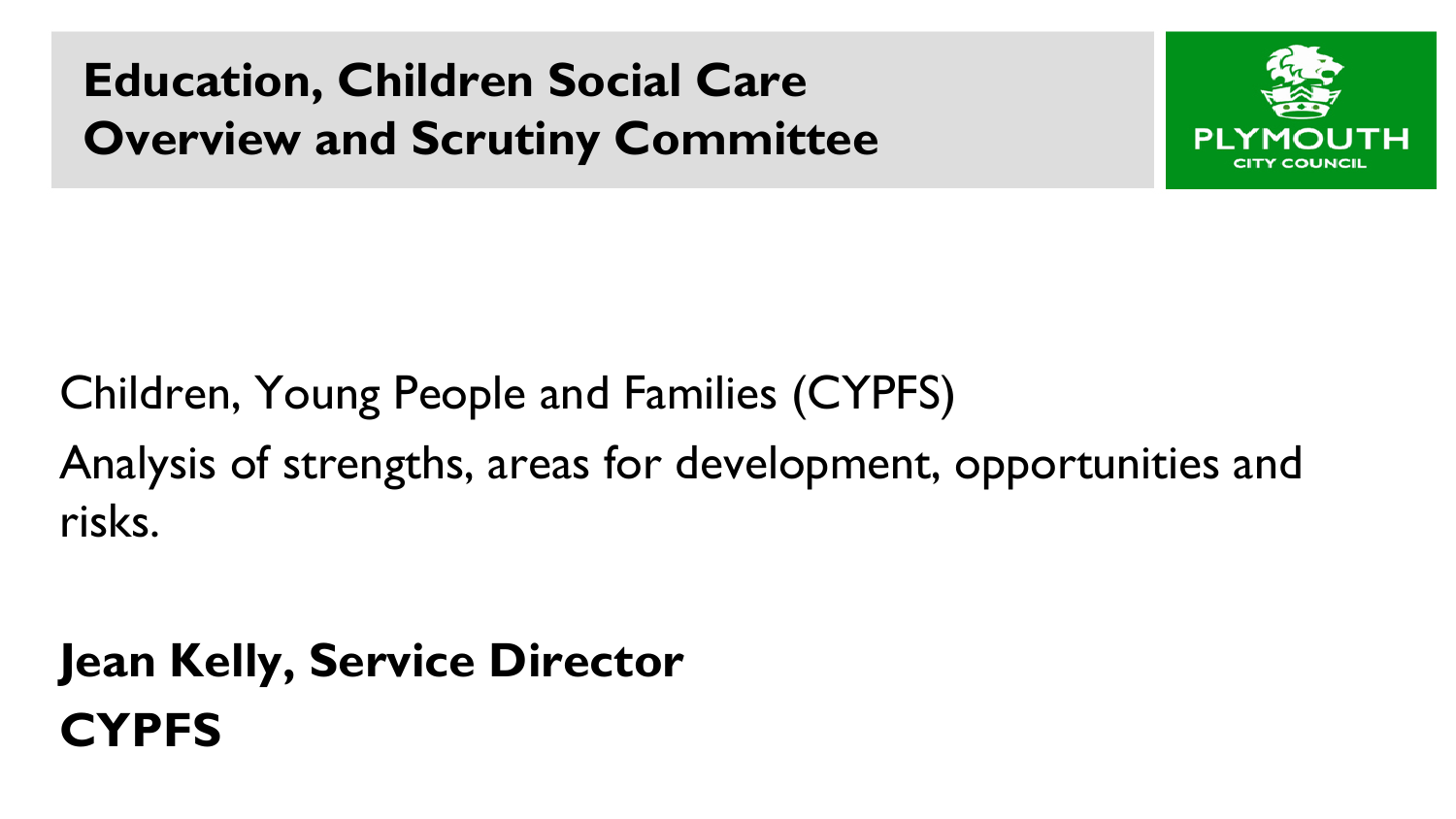#### **Introduction**



- **Summary of key strengths, areas for development as well as some current challenges for** the CYPFS Service and is based on our Self Evaluation shared with Ofsted in March 2021.
- **Our ambition continues to focus on providing social work services that are at least good** in all areas. We are focusing on getting the basics right every time for children and improving the quality of our interventions through service development and effective supervision and management oversight.
- **Plymouth has continued its progress to become a trauma informed city and in CYPFS we** are working on integrating this into our practice model. This model is informed by a restorative and relationship based approach.
- A Permanent Leadership Team is in place to support continued service improvements.
- A Bright Future Vision for Children in Plymouth a strong strategic partnership approach (Priorities - Safe, Achieve and Aspire Healthy and Happy).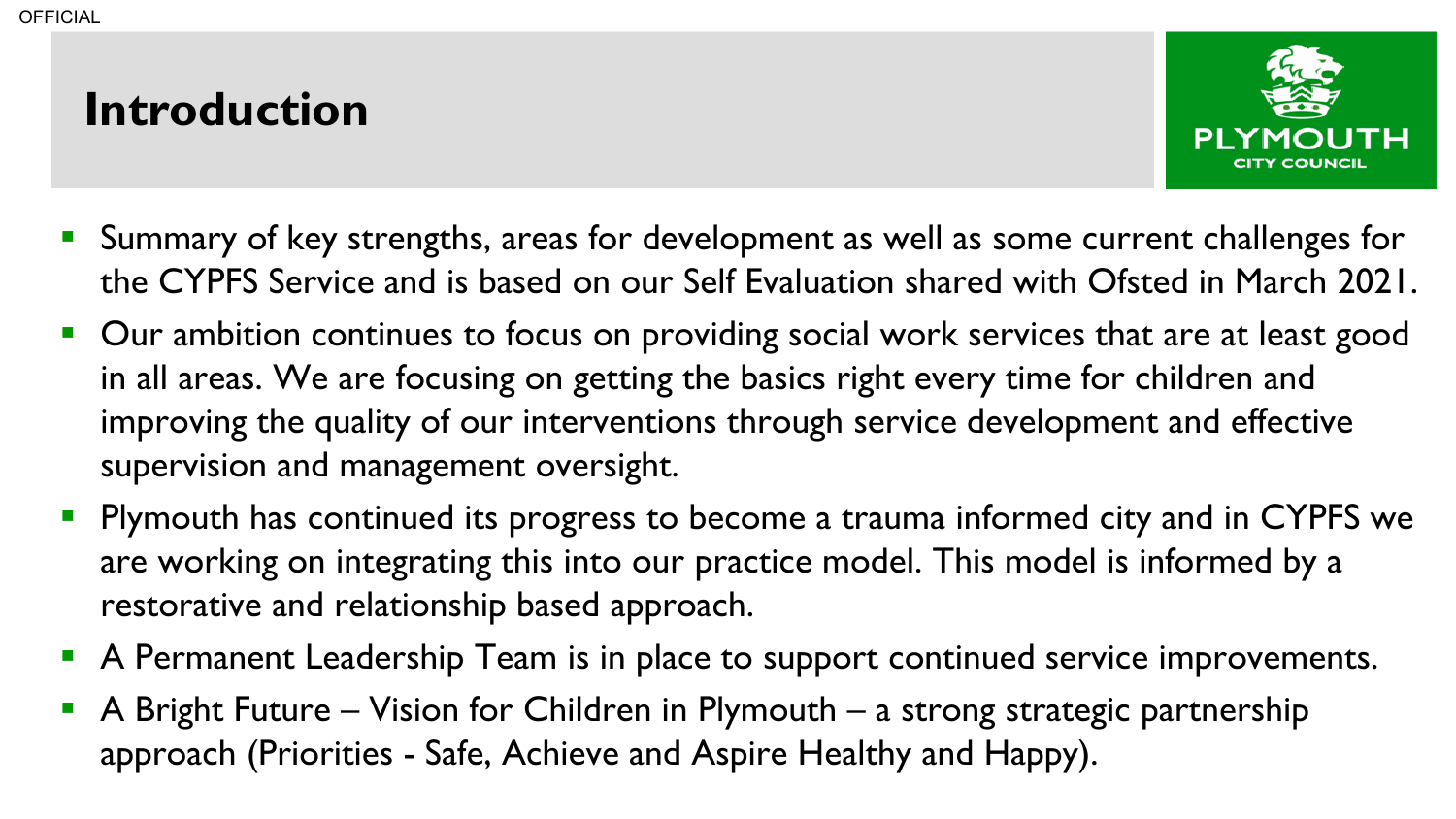# **Strengths 1**



- **Adolescent Support Team** working with young people at the edge of care and working to reunify children in care with their parents.
- **PAUSE Programme** reducing the number of recurrent care proceedings by supporting women to pause and benefit from a range of support to improve outcomes for them and any future children they may have.
- **Trangele Time Time Service** working to divert children and young people from offending.
- Timely **assessments** of need for children and families referred into CYPFS
- **Continuous Service offered to families throughout the pandemic including regular visits** and supporting children open to social work to attend school regularly.
- Improvements to increase the number of **in-house fostering** households in the city.
- **Care experienced young people** experience increased Personal Advisor support, regular contact and support beyond 21 years of age as they require it.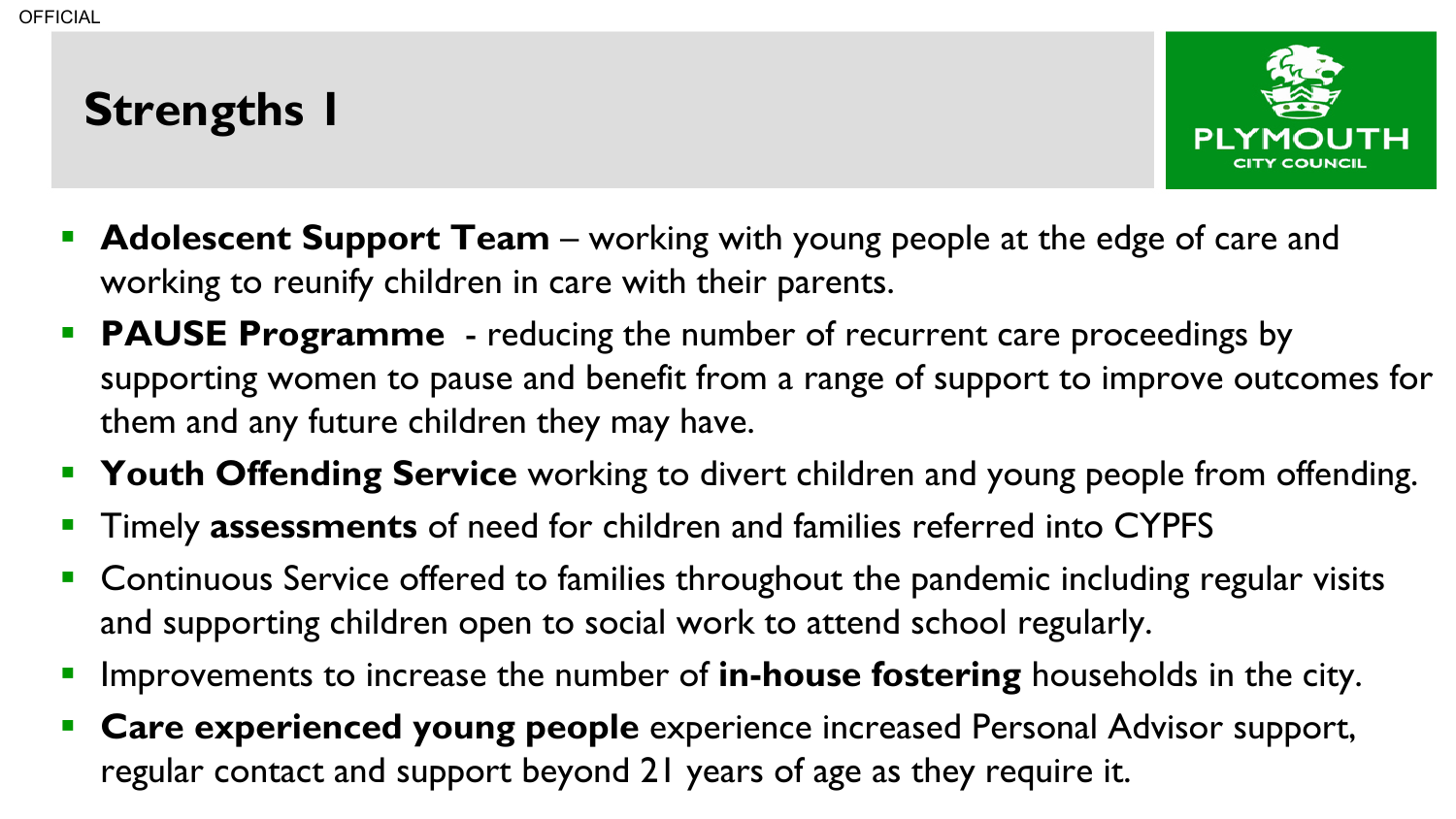## **Strengths 2**



- Improved legal planning, **pre-proceedings** and decisions about commencing care proceedings with strong management oversight.
- **IMPROVIME PLACEMENT SUfficiency** in the city for children in care via a range of providers for all children, including 16+ placements. This includes the development of crisis provision to support emergency placements.
- Children in care **placement review** and the consistent **stable care arrangement**  practice to support all children looked after by Plymouth.
- Effective Corporate Parenting Group overseeing work with children in care and care leavers.
- Improved **case audit** arrangements to support a regular review of the quality of interventions by practitioners and outcomes for children.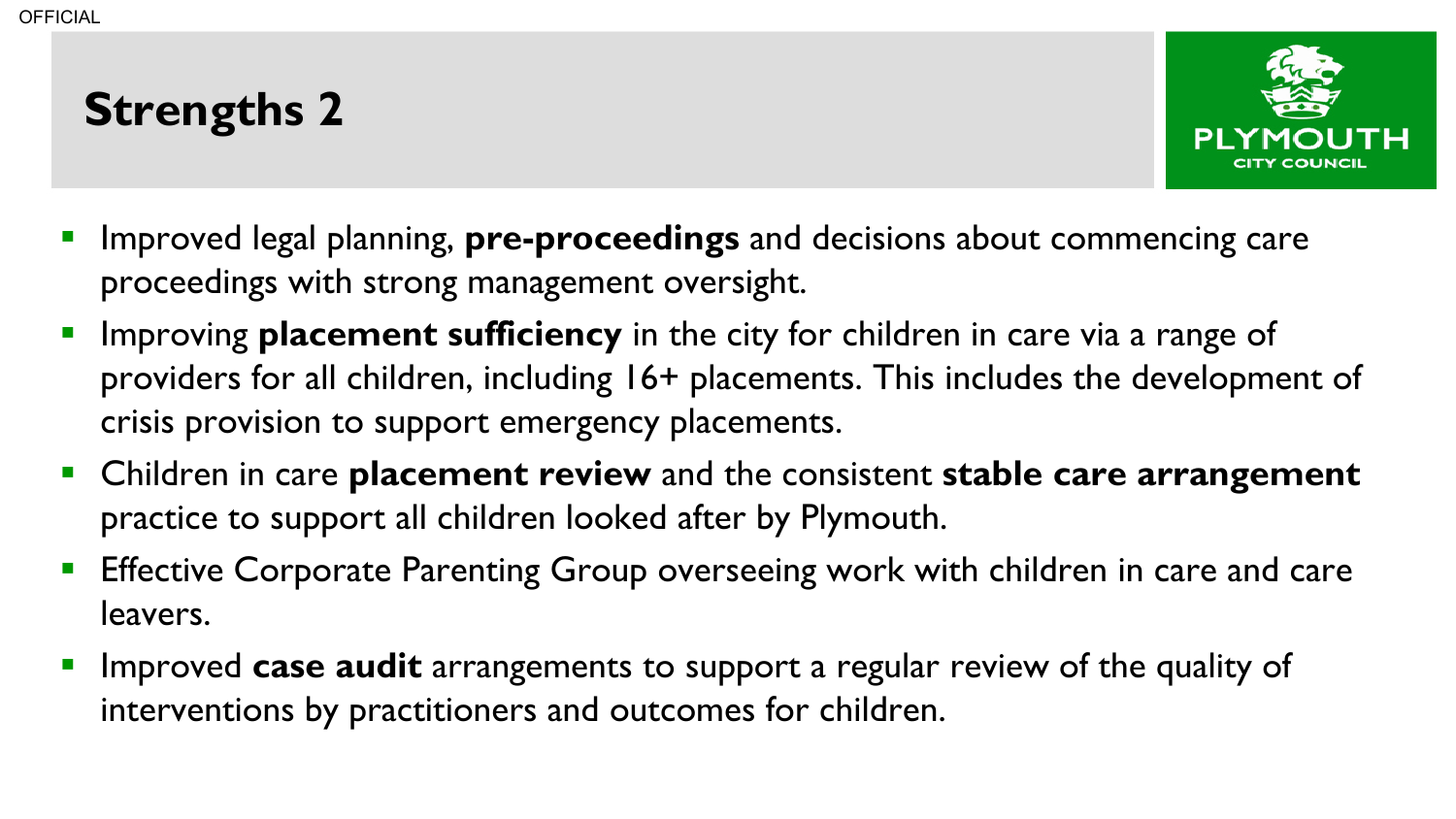#### **Areas for Development**



- **Recruitment and retention of experienced social workers to support increased** demand.
- **Work to improve responses to contacts and referrals at the Gateway, MASH and** Referral and Assessment service to ensure effective responses at first contact including universal and early help responses to families needing some support.
- **Retention of existing foster carers and opening up existing family placement capacity.**
- Reduce the number of children living outside the city in children's homes.
- Continue to increase long term stability of children's placements.
- Improve Education, Employment and Training inclusion for care experienced young people.
- **Reduce the need for children to remain on child protection plans for long periods of** time or having a plan on more than one occasion through improved interventions.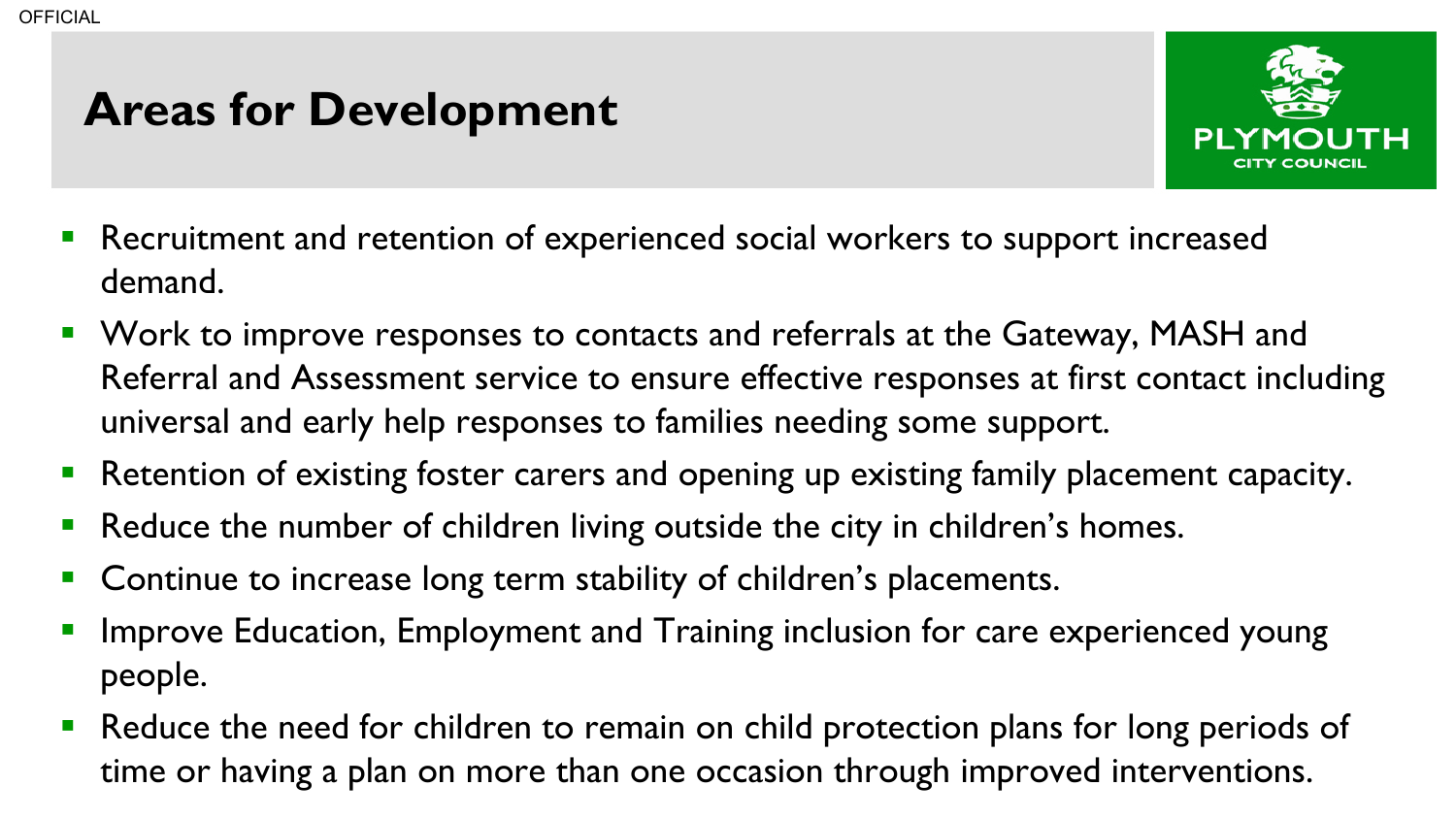# **Opportunities/Innovations 1**



- Children's Commissioner (Rachel De Souza) visit to Plymouth on 16th July 2021.
- Practice Model development to embed a restorative and trauma informed approach.
- Realignment of CYPFS service to improve preventative work with children in need.
- Front Door Review to improve our first response to families.
- Out of Hours Review to ensure our emergency response to children and families.
- DfE Care Leaver Champion (Mark Riddell) visiting the service on 28<sup>th</sup>/29<sup>th</sup> September 2021 to reflect on our progress with care experienced young people.
- Barnardos Care Journey's collaboration positive destinations for care leavers.
- NSPCC Together for Childhood partnership to reduce sexual abuse in the city.
- Work to find a sustainable approach when the PAUSE programme funding ends.
- Implementation of a child exploitation framework in September 2021.